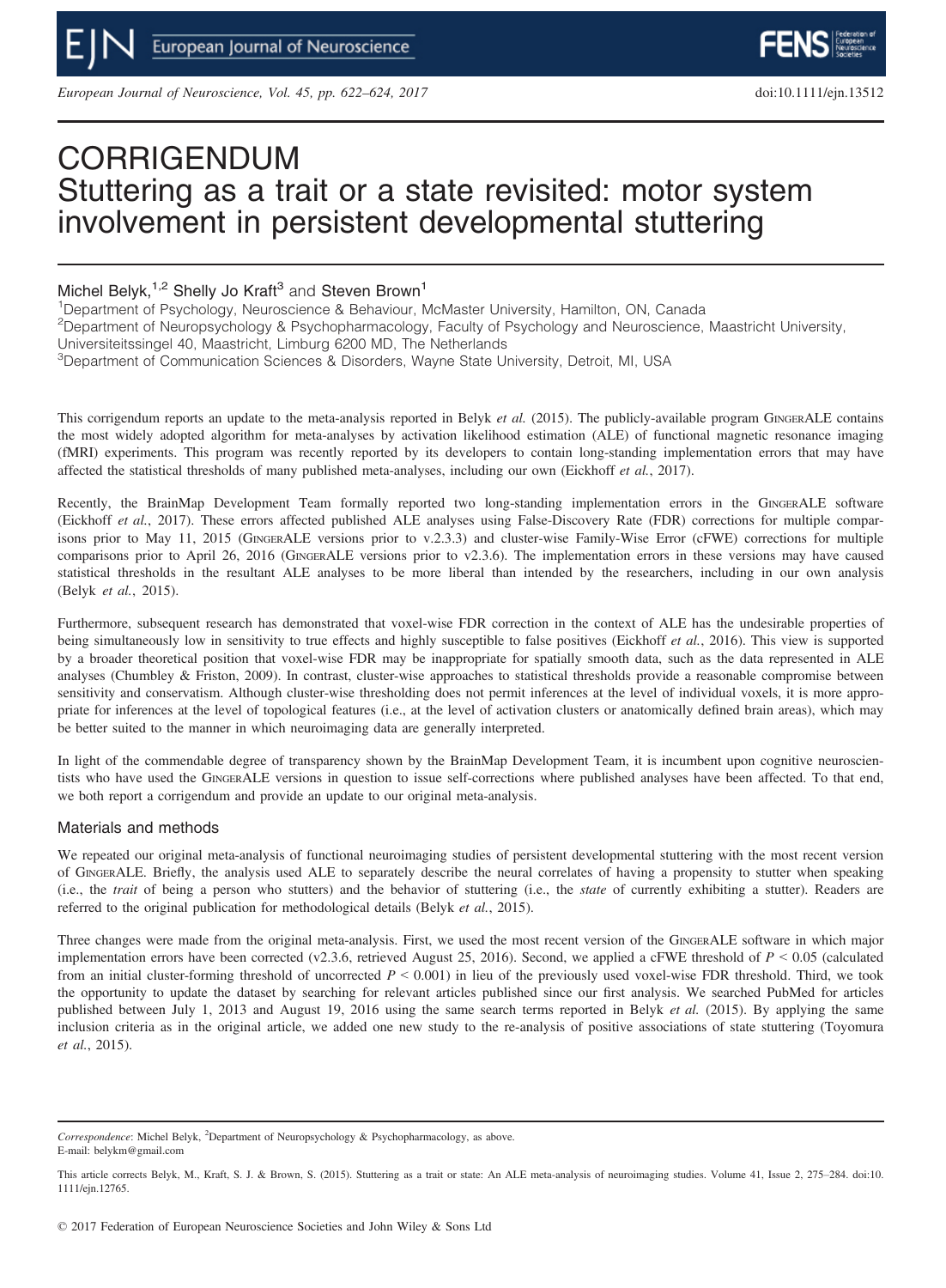

Fig. 1. Results of the ALE re-analysis. Axial slices in neurological convention showing regions consistently reported for (A) trait over-activations (red) and trait under-activations (blue), and (B) state over-activations (green). (C) Sagittal view highlighting trait over-activations in orofacial premotor cortex, and state over-activation in orofacial primary motor cortex. Peak coordinates and extent of activation cover the approximate somatotopic representations of the laryngeal and lip muscles. M1, primary motor cortex; PMC, premotor cortex; RO, Rolandic operculum. [Colour figure can be viewed at wileyonlinelibrary.com].

| TABLE 1. Brain regions positively or negatively associated with trait and state stuttering. After each anatomical name in the brain region column is the Brod-            |  |
|---------------------------------------------------------------------------------------------------------------------------------------------------------------------------|--|
| mann number for that region. The columns labeled as x, y, and z contain the Talairach coordinates for the peak likelihood within each cluster. The mm <sup>3</sup> column |  |
| lists the total volume of each cluster.                                                                                                                                   |  |

| Hemsiphere | Brain Region                                | <b>Brodmann</b> | $\boldsymbol{x}$ | $\mathcal{V}$ | Z. | mm <sup>-</sup> | ALE $(10^3)$ | Prop. |
|------------|---------------------------------------------|-----------------|------------------|---------------|----|-----------------|--------------|-------|
|            | Positive associations with trait stuttering |                 |                  |               |    |                 |              |       |
| Right      | Rolandic Operculum                          | <b>BA</b> 13    | 38               | $-10$         | 18 | 776             | 16.12        | 0.38  |
| Right      | Precentral gyrus                            | BA 4/6          | 54               | $-4$          | 30 | 856             | 14.21        | 0.38  |
|            | Negative associations with trait stuttering |                 |                  |               |    |                 |              |       |
| Left       | Precentral gyrus                            | BA 4/6          | $-44$            | $-8$          | 32 | 704             | 14.47        | 0.44  |
|            | Positive associations with state stuttering |                 |                  |               |    |                 |              |       |
| Right      | Precentral gyrus                            | 4               | 54               | $-14$         | 34 | 832             | 13.06        | 0.50  |

## **Results**

Only a small number of the most robust effects from the original analysis retained significance (Fig. 1 and Table 1). Trait stuttering was associated with increased activity in the orofacial premotor cortex and Rolandic operculum, and with decreased activity in the left orofacial pre/ primary motor cortex. State stuttering was associated with increased activity in the right orofacial primary motor cortex, and was not associated with decreased activity in any brain area.

#### Discussion

We have reported an update to "Stuttering as a trait or a state: An ALE meta-analysis of neuroimaging studies" (Belyk et al., 2015) in light of the discovery of implementation errors in GINGERALE software that may have led to overly liberal statistical thresholds in our analyses. In the updated analysis, only the most robust findings from the original meta-analysis retained significance. Importantly, the re-analysis is consistent with the interpretation of the data discussed in the original article and further suggests that the most robust neural correlates of persistent developmental stuttering are found within the motor areas that control the orofacial muscles.

We reiterate the view of Eickhoff et al. (2017) that the implementation errors in previous versions of the GINGERALE software do not invalidate the results of earlier meta-analyses that have used this software. Rather, earlier analyses are valid, but are more liberal than intended by the researchers. We therefore encourage readers to treat the original and updated meta-analyses as a complementary pair, with the more liberal analysis emphasizing statistical power at the risk false positives, and the more conservative analysis reducing the risk of false positives at the cost of statistical power.